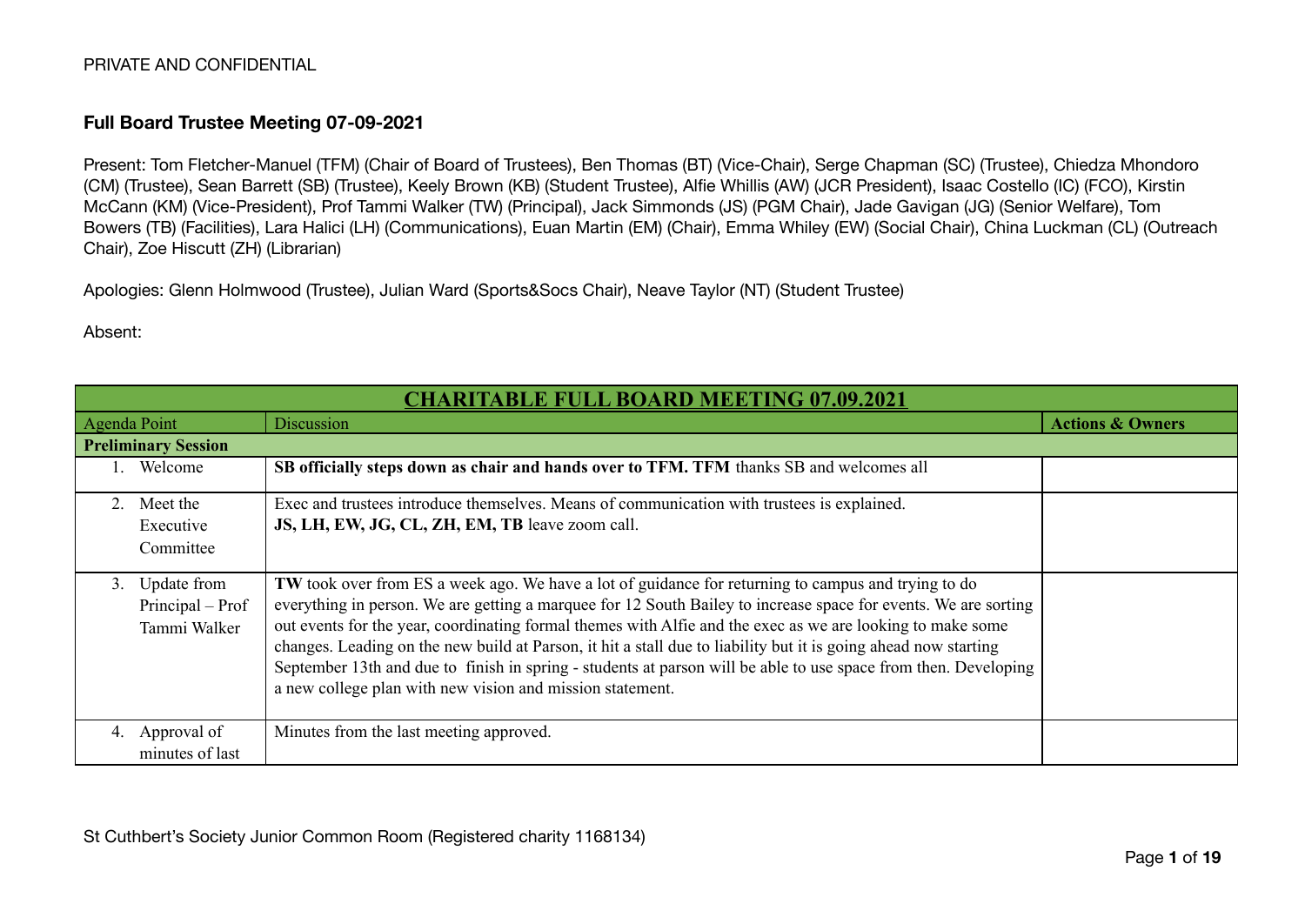| meeting July<br>2021     |                                                                                                                                                                                                                                                                                                                                                                                                                                                                                                                                                                                                                                                                                                                                                                                                                                                                                                                                                                                                                                                                                                                                                                                                                                                                                                                                                                                                                                                                                                                                                                                                                                                                                                                                                                                                                                                                                                                                                                                                                                                                                                                                                                                                                                                                                                                                                                                                                                                                                                                                                                                                |                                                                                                  |
|--------------------------|------------------------------------------------------------------------------------------------------------------------------------------------------------------------------------------------------------------------------------------------------------------------------------------------------------------------------------------------------------------------------------------------------------------------------------------------------------------------------------------------------------------------------------------------------------------------------------------------------------------------------------------------------------------------------------------------------------------------------------------------------------------------------------------------------------------------------------------------------------------------------------------------------------------------------------------------------------------------------------------------------------------------------------------------------------------------------------------------------------------------------------------------------------------------------------------------------------------------------------------------------------------------------------------------------------------------------------------------------------------------------------------------------------------------------------------------------------------------------------------------------------------------------------------------------------------------------------------------------------------------------------------------------------------------------------------------------------------------------------------------------------------------------------------------------------------------------------------------------------------------------------------------------------------------------------------------------------------------------------------------------------------------------------------------------------------------------------------------------------------------------------------------------------------------------------------------------------------------------------------------------------------------------------------------------------------------------------------------------------------------------------------------------------------------------------------------------------------------------------------------------------------------------------------------------------------------------------------------|--------------------------------------------------------------------------------------------------|
| 5. President's<br>Update | AW put out a statement last month with no response except for two comments saying it was a good statement.<br>On going concern with COVID; going to affect more than previously thought with lfts needed for events but<br>JCRs are not wanting to be the ones enforcing uni rules but uni is not cooperating. We can't use the back bar,<br>limiting capacity. Matriculation is not happening at the cathedral. Other than that, the anti racism workshop is<br>being run and expanded, and met a lot with the communities committee. Drug policy has been raised with<br>college and SSDP, we should be able to offer better welfare services and information, testing kits still<br>undecided but SSDP supporting with structure - college are keen to work with us on this. The SLA has yet to<br>be signed, not happy with it as I don't think it does very much for us - the uni are impossible to negotiate with.<br>I'm unhappy with them having too much leverage and the composition fee is too low. The license to occupy<br>will be complicated by new building - heard from other colleges they had the same issues. With a new<br>principal and new exec of the alumni association we are looking to improve alumni relations, would like<br>trustees to be involved in this considering a lot of you are alumni. Hatfield has a trust fund for the college as<br>the university is not good at running these things so I would like to use the charity to support this financially.<br>Questions & Comments<br><b>SB</b> with contracts, if you want trustee input, the sooner we can see them the better for a prompt response.<br>AW I will chase finished companies tomorrow nf get them to you by the end of the week<br>TFM is there any update on the hardwick situation and given the amount is there any merit in us taking legal<br>advice?<br>AW spoke to the head of wider experience durham and he is negotiating with them on our behalf, was a<br>multi-college issue but now it's just us. He hasn't been able to chase them down but thinks he can have a<br>meeting in the next week or two that I will be invited to. He thinks we can get 50% of the 21k max, they aren't<br>budging on 30% currently but I think we could expect 40%. The uni giving us 5k takes our coverage of the<br>exposure to 50/60% so not as huge a loss then - not sure legal action will help considering the vague contract<br>and the reason for the cancellation: we didn't have to cancel but other options were unfair. The leg we have to<br>stand on is reputation damage. | AW: email trustees<br>contracts by end of the<br>week<br>AW: update report with<br>hardwick info |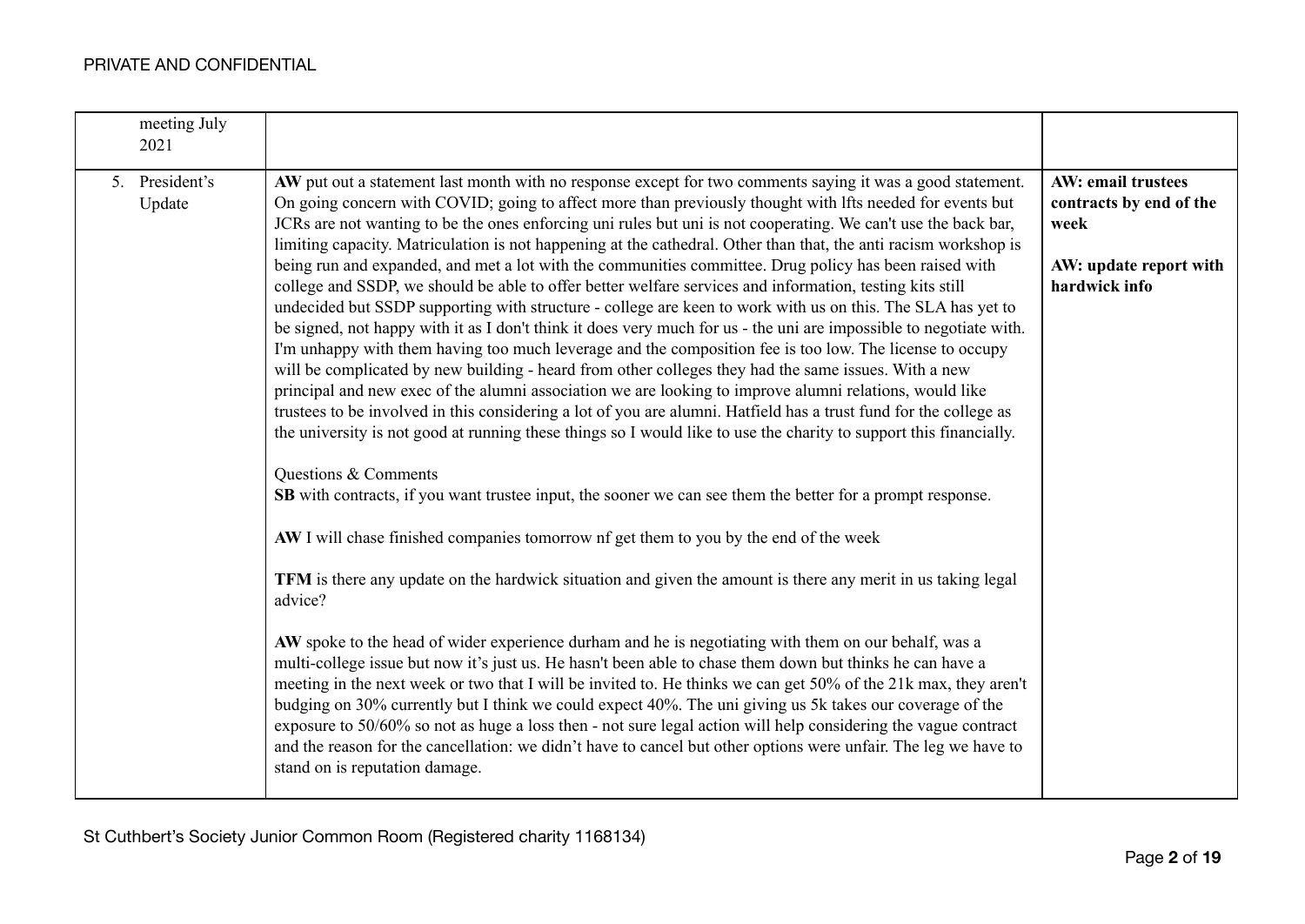| <b>TFM</b> for michaelmas ball, what are we doing with beamish to avoid a similar situation?                                                                                                                                                                                                                                                                                                                                                                                                                                                                                                                                                                                                                                                                                                                                                                                                 |  |
|----------------------------------------------------------------------------------------------------------------------------------------------------------------------------------------------------------------------------------------------------------------------------------------------------------------------------------------------------------------------------------------------------------------------------------------------------------------------------------------------------------------------------------------------------------------------------------------------------------------------------------------------------------------------------------------------------------------------------------------------------------------------------------------------------------------------------------------------------------------------------------------------|--|
| AW: Michaelmas is not as far along as it should be, we have locked in a date and negotiated down prices but<br>currently all we have are emails - hoping to get contracts in the next week and will make sure we have covid<br>assurances and send them to the trustees.                                                                                                                                                                                                                                                                                                                                                                                                                                                                                                                                                                                                                     |  |
| TFM no money has been wired?                                                                                                                                                                                                                                                                                                                                                                                                                                                                                                                                                                                                                                                                                                                                                                                                                                                                 |  |
| AW no we haven't sent any money, things are moving slower this year than they normally do.                                                                                                                                                                                                                                                                                                                                                                                                                                                                                                                                                                                                                                                                                                                                                                                                   |  |
| TFM expenditure of this size needs to be passed by trustees, the finance and compliance committee can<br>approve on behalf of the board. Need to check spending thresholds so it's clear what you can spend and then<br>what you need to the board to approve. You mentioned the back bar being closed - what's the situation with<br>access to toilets?                                                                                                                                                                                                                                                                                                                                                                                                                                                                                                                                     |  |
| AW it has been categorised as a hallway.                                                                                                                                                                                                                                                                                                                                                                                                                                                                                                                                                                                                                                                                                                                                                                                                                                                     |  |
| CM about the hatfield trust fund - what is it so we can think about your ask?                                                                                                                                                                                                                                                                                                                                                                                                                                                                                                                                                                                                                                                                                                                                                                                                                |  |
| AW Hatfield has the 1863 club and it has a trust, when you join you make a rolling contribution and get perks<br>for donations. The trust is run by the college, alumni and uni people, the JCR then makes applications to the<br>trust asking for funding and the trust falls under the uni fundraising department. Castle has a club which is an<br>independent charity involving principal and ex officio trustees and works similarity with jcr making<br>applications. JW (Vice Principal) said the 1888 club exists but have found nothing on it and I don't believe any<br>money has come from this. I think there is a lot of scope for fundraising beyond the uni as they dont spend<br>wisely. It would be good if we set up our own, potentially in collaboration with college. There is precedent<br>with Castle doing it through a charity and we could follow their structure. |  |
| SC In relation to the alumni relations, from the uni perspective, their fundraising dep would not be happy with<br>money being taken out of their pockets. Further, if it comes under cuths JCR as a charity it would be bound by<br>our duties as an organisation - I think what we really need to think about is what are your asks of an alunni<br>body that would get them interested in supporting. With beamish, you hopefully have a marquee for freshers                                                                                                                                                                                                                                                                                                                                                                                                                             |  |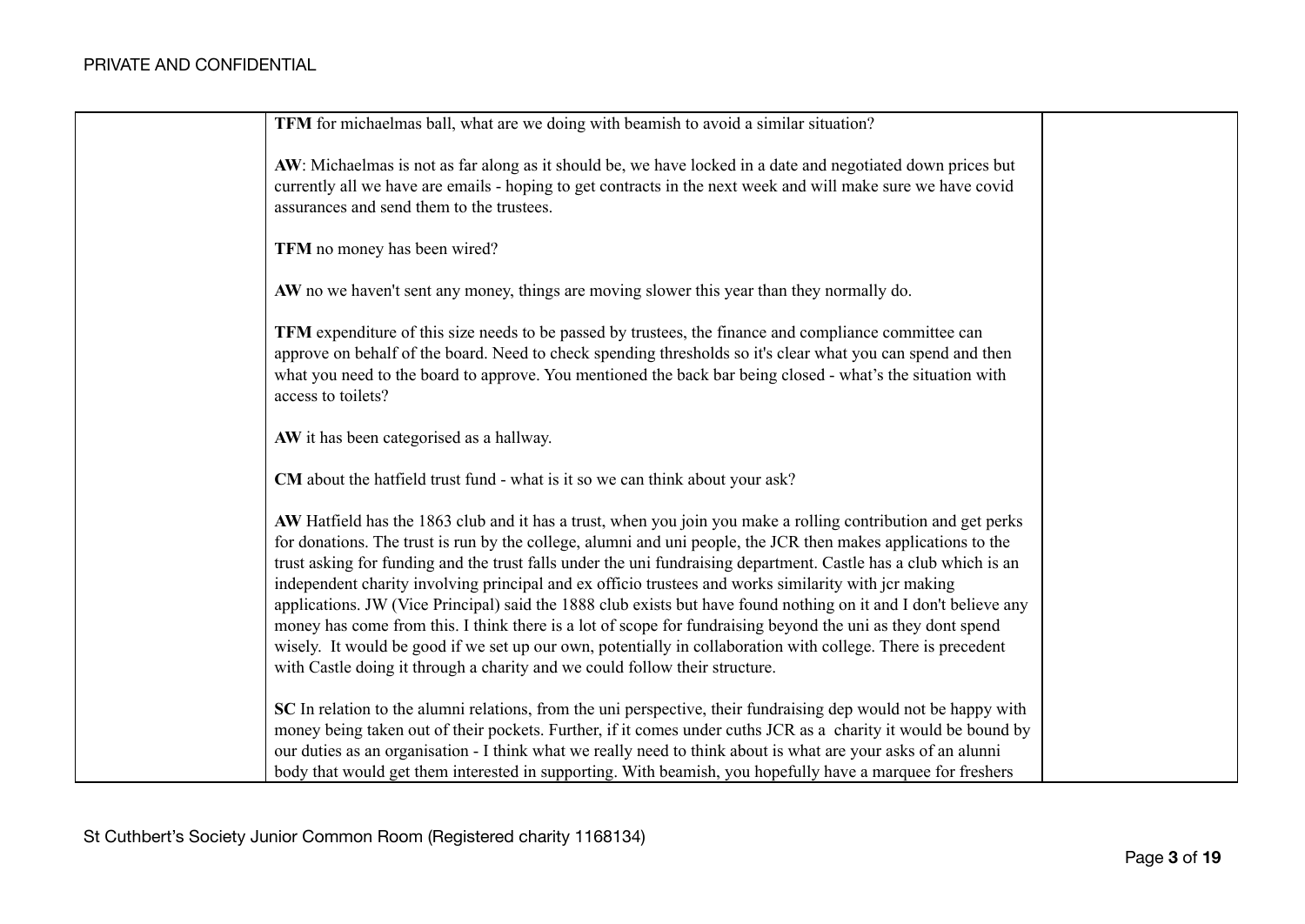|                            | but it could be a backup for michaelmas in the worst case scenario. Around the SLA, is the SLA the same<br>agreement for all independent organisations and what do you mean with license to occupy being complicated?<br>AW Wanting the marquee for the year and hopefully use it for Feast. It's the same for every common room but<br>license to occupy is individual. Most colleges are throwing in the towel as we have no leverage. A lot of the<br>colleges are going independent and for them any agreement is better than the DSO. With the license to occupy,<br>it will be difficult as the new building is not going to be a huge game changer, what it will do is re-jig a few<br>rooms like gyms and exec office. I worry there will be arguments with college over our existing spaces. There<br>has been no discussion on who gets what room and what the licensing laws on the spaces will be as it is<br>connected to the bar. We ran into issues a few years ago with jcr space being licensed so you can drink your<br>own alcohol and then them saying no you cant this is a bar space. We will need a code of conduct with college<br>and they don't think it will be controversial but it previously has been.<br>TFM where college have said they want to exchange space have they given any reasoning?<br>AW they want half of the refounders gym, it's a long room with a natural arch and they want to repartition that<br>room with a college officers room as they do share the welfare office - I am open as we could then have the<br>welfare office solely to us. However, thinking of long term problems with them complaining about the gym<br>being next to their offices. We won't lose house 8 and TW is keen to examine how to use cuths space better<br>and that could give us more.<br>TFM on the JCR licensing point, I'm sure serge will have had the same arguments about this too. The initial<br>reason for the license was so drinks could be taken from the bar and also so people can buy wine from the bar<br>for formals. This is something to negotiate but there would be significant consequences from un-licensing it<br>too. |                                        |
|----------------------------|------------------------------------------------------------------------------------------------------------------------------------------------------------------------------------------------------------------------------------------------------------------------------------------------------------------------------------------------------------------------------------------------------------------------------------------------------------------------------------------------------------------------------------------------------------------------------------------------------------------------------------------------------------------------------------------------------------------------------------------------------------------------------------------------------------------------------------------------------------------------------------------------------------------------------------------------------------------------------------------------------------------------------------------------------------------------------------------------------------------------------------------------------------------------------------------------------------------------------------------------------------------------------------------------------------------------------------------------------------------------------------------------------------------------------------------------------------------------------------------------------------------------------------------------------------------------------------------------------------------------------------------------------------------------------------------------------------------------------------------------------------------------------------------------------------------------------------------------------------------------------------------------------------------------------------------------------------------------------------------------------------------------------------------------------------------------------------------------------------------------------------------------------------------------------------|----------------------------------------|
|                            |                                                                                                                                                                                                                                                                                                                                                                                                                                                                                                                                                                                                                                                                                                                                                                                                                                                                                                                                                                                                                                                                                                                                                                                                                                                                                                                                                                                                                                                                                                                                                                                                                                                                                                                                                                                                                                                                                                                                                                                                                                                                                                                                                                                    |                                        |
| <b>Financial Session</b>   |                                                                                                                                                                                                                                                                                                                                                                                                                                                                                                                                                                                                                                                                                                                                                                                                                                                                                                                                                                                                                                                                                                                                                                                                                                                                                                                                                                                                                                                                                                                                                                                                                                                                                                                                                                                                                                                                                                                                                                                                                                                                                                                                                                                    |                                        |
| 1. FCO quarterly<br>update | IC currently covering last quarter of the last year. In May spending was fairly normal with sports and socs<br>starting back up. In June events spending blew up massively with summer ball, fashion show, and cuths day<br>and that overflowed into July. With June the main issue is the 21k from hardwick missing. We ran a lot of<br>events using fixr for tickets but have not got any money back from them with fashion show, queer the wear,                                                                                                                                                                                                                                                                                                                                                                                                                                                                                                                                                                                                                                                                                                                                                                                                                                                                                                                                                                                                                                                                                                                                                                                                                                                                                                                                                                                                                                                                                                                                                                                                                                                                                                                                | IC and SR: meet to<br>discuss accounts |

St Cuthbert's Society Junior Common Room (Registered charity 1168134)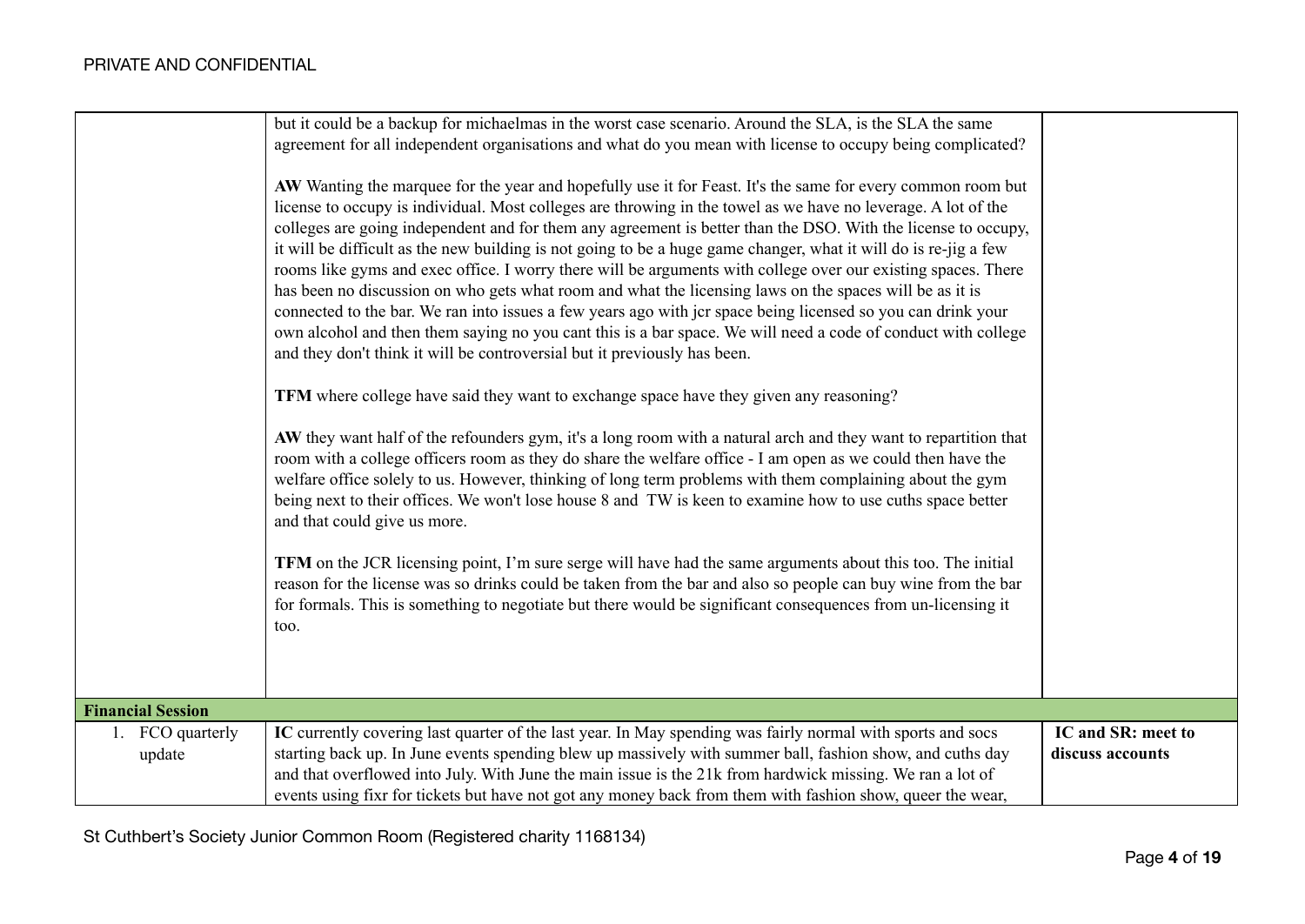| cuths day, ect. They are being incredibly slow with replying and are difficult to contact. It's hard to say how                                                                          | <b>SB: introduce TFM to</b> |
|------------------------------------------------------------------------------------------------------------------------------------------------------------------------------------------|-----------------------------|
| much we are down because of how their platform works and they aren't showing ticket costs - it's unclear how                                                                             | uni invoice/salary          |
| much we are down but I know we are missing money from them. With restrictions easing and then events<br>cancelling the last quarter is erratic in terms of spending.                     | contacts                    |
|                                                                                                                                                                                          | AW: look at alternative     |
| SR is this purely on a cash basis? If you are owed in respect to the last year you should be accounting for                                                                              | ticketing company           |
| money in the year it's due - this links in with where accounts are done on an income expenditure basis or on an                                                                          |                             |
| accrues and prepayments basis.                                                                                                                                                           |                             |
|                                                                                                                                                                                          |                             |
| IC I noticed that we haven't got anything back from fixr and Maddy told me to look into it and now nothing<br>has arrived. As far as I know its income and expenditure for the accounts. |                             |
|                                                                                                                                                                                          |                             |
| SR I think we will need to look over that due to the length of turnover and change as it does not agree with                                                                             |                             |
| accounting policy for the accounts and I'm happy to help with that.                                                                                                                      |                             |
|                                                                                                                                                                                          |                             |
| TFM do we need strongly worded letters or calls as I am happy to get on the phone and berate?                                                                                            |                             |
| IC I have logged a complaint with the company but am yet to hear back. I know from MW they are incredibly                                                                                |                             |
| slow to reply.                                                                                                                                                                           |                             |
|                                                                                                                                                                                          |                             |
| TFM: Assume we are not using them in the meantime?                                                                                                                                       |                             |
| AW Fixr have a monopoly on ticketing in durham and I will look into alternatives for michaelmas if we haven't                                                                            |                             |
| heard from them                                                                                                                                                                          |                             |
|                                                                                                                                                                                          |                             |
| TFM When did you lodge the request?                                                                                                                                                      |                             |
|                                                                                                                                                                                          |                             |
| IC Over a week ago                                                                                                                                                                       |                             |
| TFM Do we have a sense of how much they owe us?                                                                                                                                          |                             |
|                                                                                                                                                                                          |                             |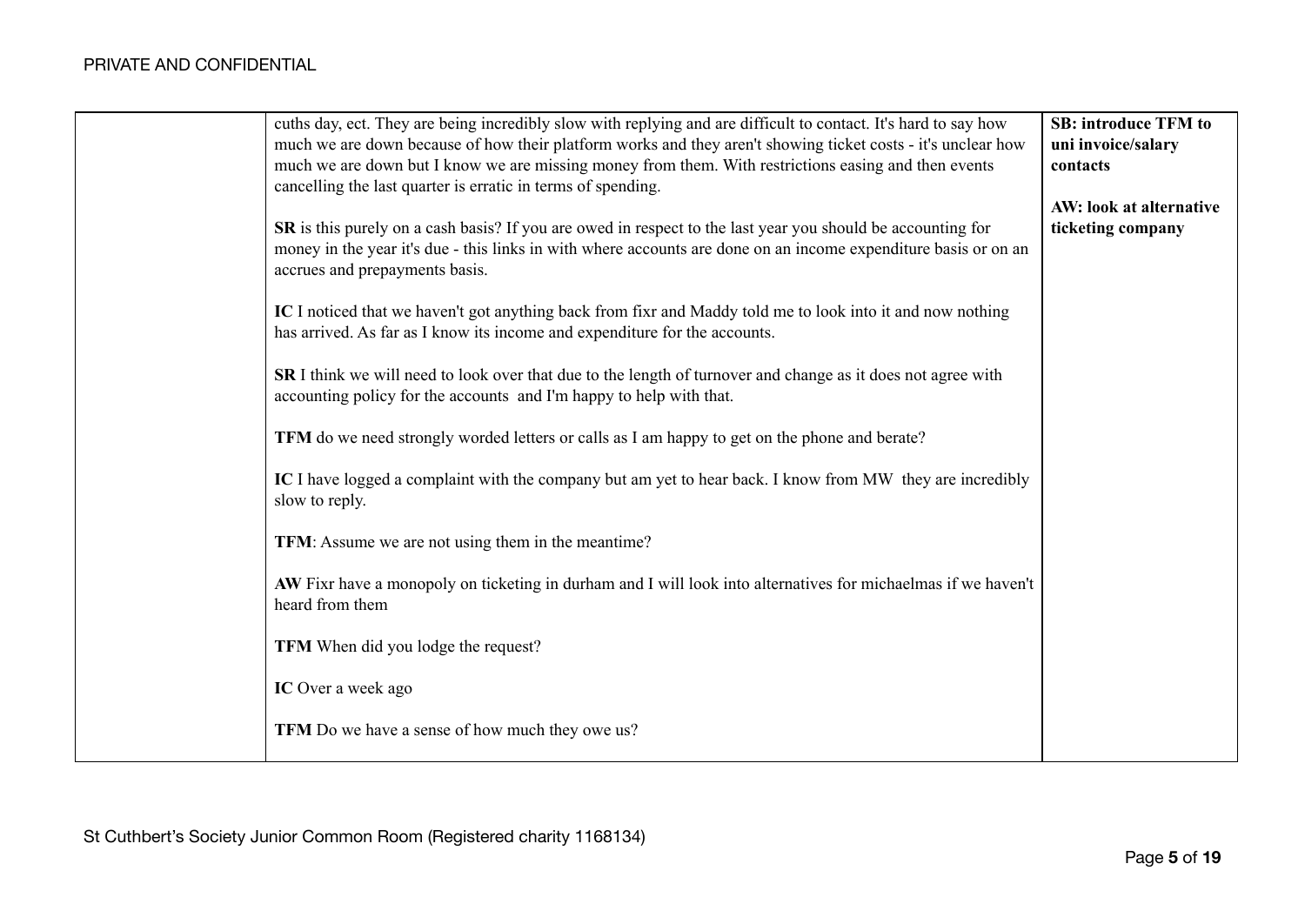|                                 | IC Not right now as these were events Maddy was budgeting and running but it's tens of thousands. Fashion<br>show are pushing me to make the donation from ticket sales but haven't got the money back from fixr. I'll get<br>in contact again.<br><b>TFM</b> I will see if I can find the CEO on linkedin and send a message.<br>SR Awful that they are keeping money from one charity wanting to give to another charity. Anothing thing to<br>mention is the salary line and I know uni are slow about invoicing for salaries but we only have one payment -<br>last got a payment in april - is that for the whole year or? Want to make sure you don't have 16 months salary<br>for $21/22$ accounts<br>IC If that is the only line that is the only time they've invoiced us<br><b>TFM</b> In MW update she had said she had not received invoices from the university. SB please introduce me to<br>your contacts |  |
|---------------------------------|--------------------------------------------------------------------------------------------------------------------------------------------------------------------------------------------------------------------------------------------------------------------------------------------------------------------------------------------------------------------------------------------------------------------------------------------------------------------------------------------------------------------------------------------------------------------------------------------------------------------------------------------------------------------------------------------------------------------------------------------------------------------------------------------------------------------------------------------------------------------------------------------------------------------------|--|
|                                 | <b>SR</b> We had budgeted for £38,000 and only paid £26,000 so something is definitely missing                                                                                                                                                                                                                                                                                                                                                                                                                                                                                                                                                                                                                                                                                                                                                                                                                           |  |
| 2. FCO budget<br>report to date | IC in terms of spending right now it's mainly been covering expenses from last year like with bands having not<br>yet invoiced us. A large spending has been freshers week spending. We are currently at 12k in the account at<br>the minute but fresher's payments will be coming in and we have easy access to the lloyds account so liquidity<br>isn't a huge concern.                                                                                                                                                                                                                                                                                                                                                                                                                                                                                                                                                |  |
|                                 | <b>TFM</b> We need to make sure the operational and back up accounts are in a comfortable position - we may need<br>to dip into reserves for cash flow purposes and I know that can take some time                                                                                                                                                                                                                                                                                                                                                                                                                                                                                                                                                                                                                                                                                                                       |  |
|                                 | IC From redwood reserves I know maddy has set up 52k to come in which will come in by 31st of October                                                                                                                                                                                                                                                                                                                                                                                                                                                                                                                                                                                                                                                                                                                                                                                                                    |  |
|                                 | TFM that alleviates any concerns, if the fixr issue is resolved too then it will be fine                                                                                                                                                                                                                                                                                                                                                                                                                                                                                                                                                                                                                                                                                                                                                                                                                                 |  |
|                                 | KB with fixr, it may be worth contacting wider student experience. A couple groups I'm involved with have<br>had similar issues and I have been using wider student experience to contact them too.                                                                                                                                                                                                                                                                                                                                                                                                                                                                                                                                                                                                                                                                                                                      |  |

St Cuthbert's Society Junior Common Room (Registered charity 1168134)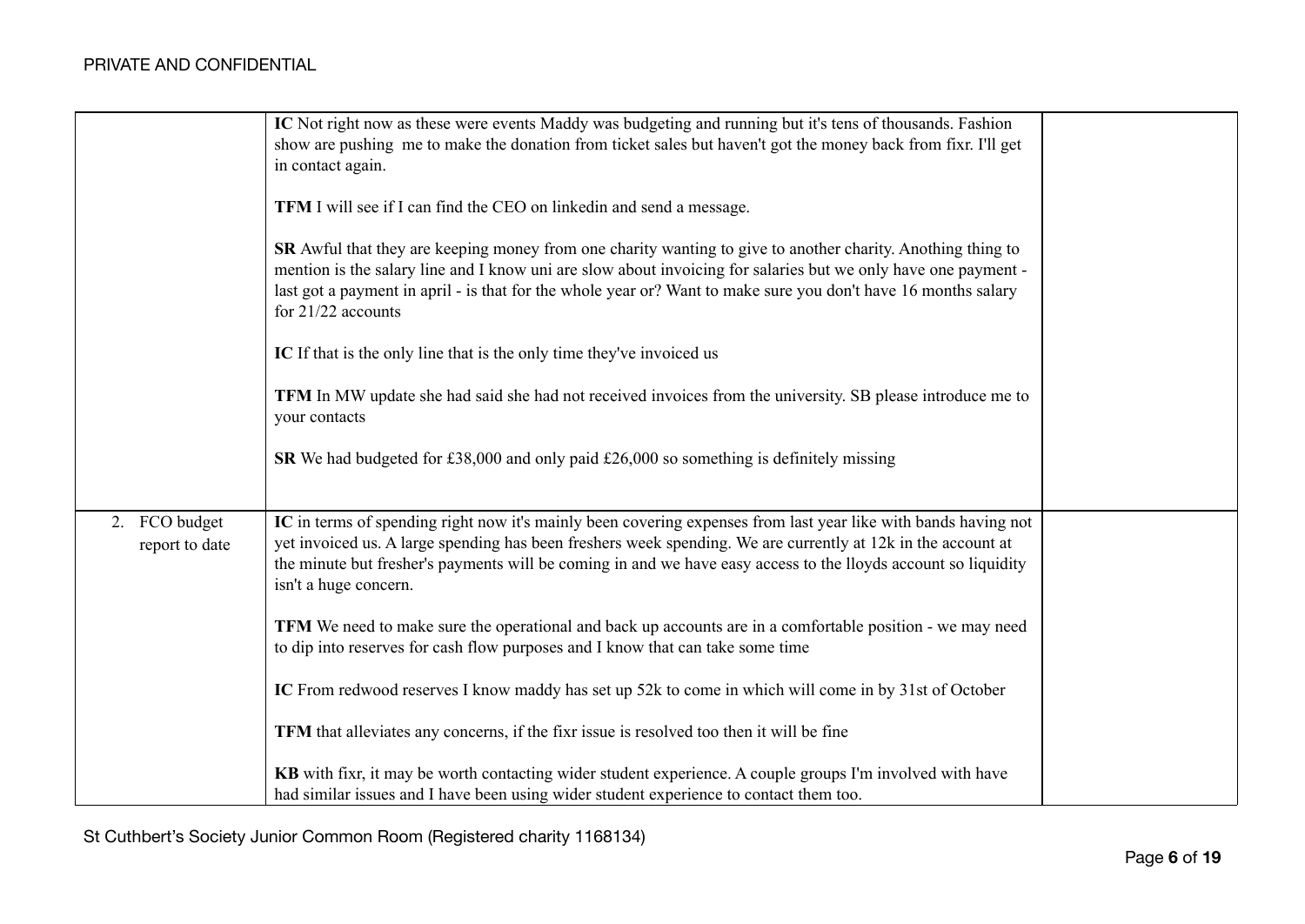|                            | <b>TFM</b> If this is a recurring problem it could be worth going to pres comm with this Alfie and then using the<br>power of numbers to threaten to move away from them as a company and change provider.<br>AW I didn't include in the update but the uni are going to replace event durham and the reason we haven't gone<br>with it is the uni will take months to get money back to us, if I can't find an alternative provider we always<br>have that option. Fixr do take a huge chunk of our income too so I am keen to change and will take it to pres<br>comm.                                                                                                                                                                                                                                                                                                                                                                                                                                                                                                                                                                                                                                                                                                                                               |  |
|----------------------------|------------------------------------------------------------------------------------------------------------------------------------------------------------------------------------------------------------------------------------------------------------------------------------------------------------------------------------------------------------------------------------------------------------------------------------------------------------------------------------------------------------------------------------------------------------------------------------------------------------------------------------------------------------------------------------------------------------------------------------------------------------------------------------------------------------------------------------------------------------------------------------------------------------------------------------------------------------------------------------------------------------------------------------------------------------------------------------------------------------------------------------------------------------------------------------------------------------------------------------------------------------------------------------------------------------------------|--|
| 3. FCO Month 1<br>Finances | SB: Do we have a complete set of accounts for the year<br>IC I've attached accounts and been in contact with ribchester to get the audit for the year. I looked at what<br>Maddy sent last year so I've done a general ledger, trial balance and the full list of all transactions from Xero<br>and ribchester should be able to access these reports.<br>SB Do you have dates from ribchester?<br>IC I sent what they asked for but haven't got any dates yet.<br>SB Once maddy chased them last year we got things quickly.<br>TFM What's the deadline for the charity commission?<br><b>SB</b> We have a year, everyone understands we don't have all the documentation for the year end but I like to get<br>it in by December with final reports from the President, FCO and Chair. They have to approve them which<br>takes 2-3 months and we get a final version of accounts from ribchester which we will bring back to the board<br>and then upload.<br>SR legal requirement is 10 months for documents and having ribchester do the accounts could be the reason<br>for the discrepancy between the policies and what we actually do. Could be worth talking to ribchester to find<br>what adjustments they make in preparing the accounts.<br>TFM in your experience, what's the impact of unpaid salaries? |  |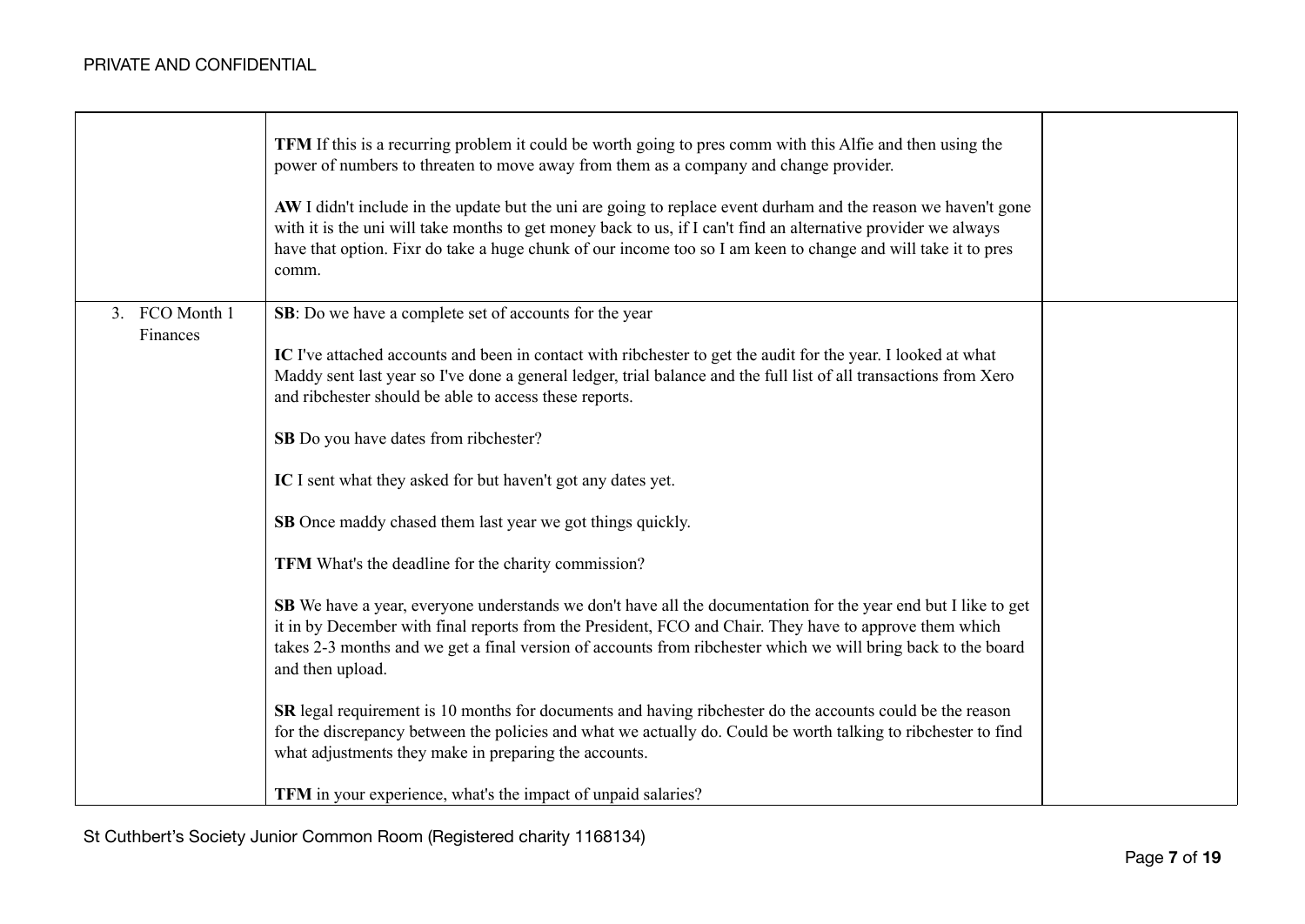|                          | <b>SR</b> you just accrue for them and effectively when its paid put it against last years recall rather than this years -<br>an accrue and prepayment basis<br>SB exactly, thats how its been done for the last few years accounts and ribchester are thorough but fair<br>SC just looking at fixr t&cs they say 5 days but can delay payment as long as they like for refund claims                                                                                                                                                                                                                                                                                                                                                                                                                                                                                                                                                                                                                                                                                                                                                                                                                                                                                                                                                                                                                                                                                                                                                                                                                                                          |                                                                                                                                                                               |
|--------------------------|------------------------------------------------------------------------------------------------------------------------------------------------------------------------------------------------------------------------------------------------------------------------------------------------------------------------------------------------------------------------------------------------------------------------------------------------------------------------------------------------------------------------------------------------------------------------------------------------------------------------------------------------------------------------------------------------------------------------------------------------------------------------------------------------------------------------------------------------------------------------------------------------------------------------------------------------------------------------------------------------------------------------------------------------------------------------------------------------------------------------------------------------------------------------------------------------------------------------------------------------------------------------------------------------------------------------------------------------------------------------------------------------------------------------------------------------------------------------------------------------------------------------------------------------------------------------------------------------------------------------------------------------|-------------------------------------------------------------------------------------------------------------------------------------------------------------------------------|
| 4. Investing<br>Reserves | IC Our reserves right now, we have £55,560.90 at hampshire, that is interest increase by 560.90 amount<br><b>TFM</b> what time frame? Money has been there a minimum of 12 months, under two years<br>IC Not sure I will look back. Redwood is £71,046.72<br>TFM With the transfer underway what does that leave us with?<br>IC It was 52 k going to the operational account<br>SR Leaves us with 19k<br>AW Been trying to familiarise myself with policy and strategy documents and I believe our strategy has<br>expired. On the old documents there was talk about investing our reserves and a student trustee had the plan of<br>making thousands of pounds in return, numbers have changed now. This time last year we agreed we wouldn't<br>invest due to the markets. TFM I'm sure you are much more familiar with the markets but it seems we are<br>sitting with 50-70 with little return when we could put it into a diversified tracker fund and there is one<br>specifically for charities. Obviously we should keep some money around but we could put 40 into a fund and<br>make a big return off that instead of losing money to inflation. This is potentially a loss of meny for the chairy.<br>This is a decision we obviously want the trustees heavily involved in.<br>TFM We would have to be heavily involved for sure. There was so much uncertainty this time last year but<br>things are stabilising and most established tracker funds are doing reasonably well. This never rules out a crash<br>but a well diversified portfolio would mitigate that. If we are investing a large sum in order to accrue a larger | IC, SR: look at how<br>much we need in<br>reserves for worse case<br>scenario<br>AW and IC: spending<br>plan, thinking about<br>levies and reserves<br>BT: draft strategy doc |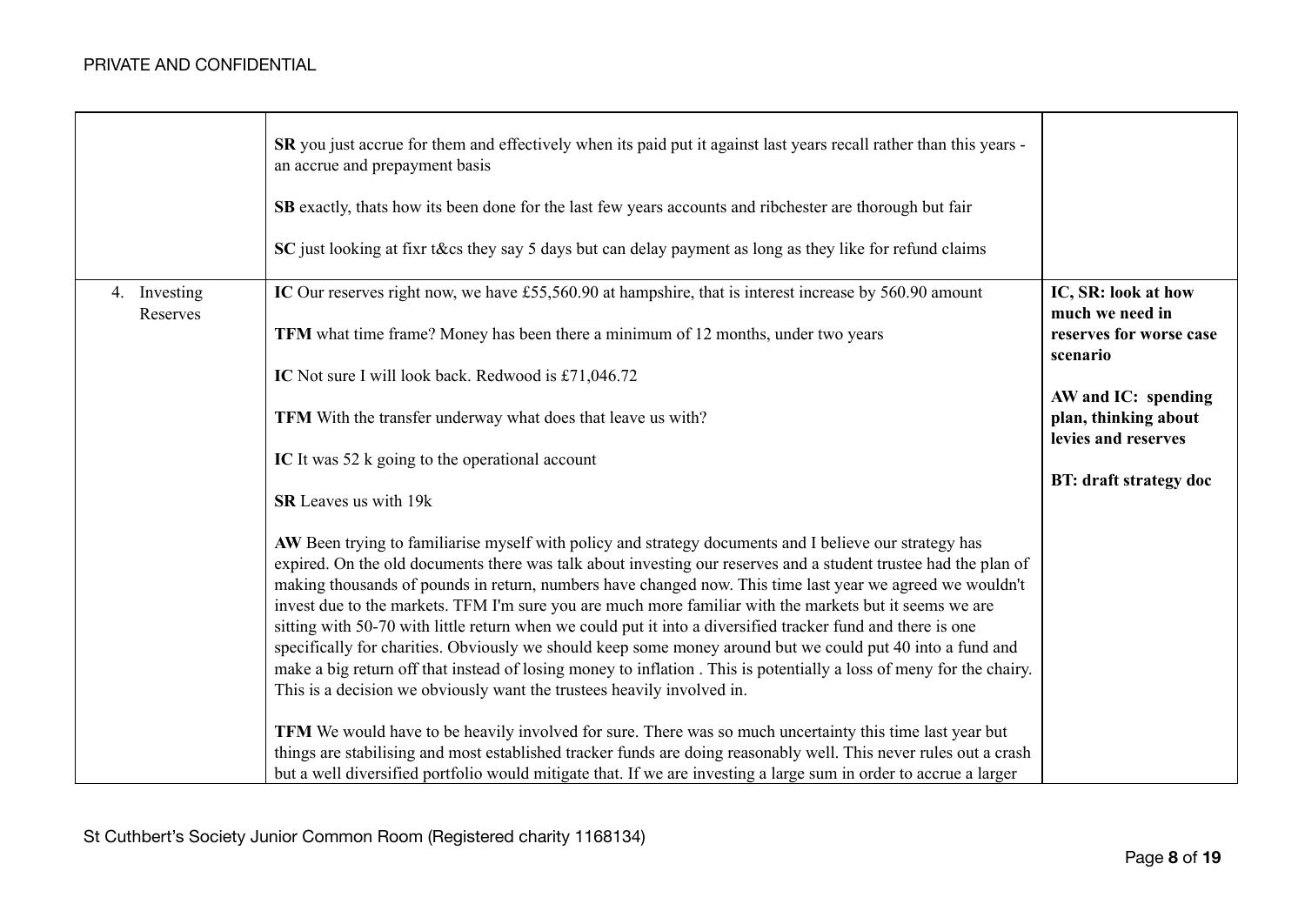| sum, as a charity we have to ask to what end? How is this compatible with our objectives, our aim is to spend<br>our money and increasing our reserves is frowned upon on the charity commission.                                                                                                                                                                                                                                                                                                                                                                                     |  |
|---------------------------------------------------------------------------------------------------------------------------------------------------------------------------------------------------------------------------------------------------------------------------------------------------------------------------------------------------------------------------------------------------------------------------------------------------------------------------------------------------------------------------------------------------------------------------------------|--|
| AW We had the largest amount of reserves and our levies were highest of comparable JCRs when it was<br>reported in a Palatinate article.                                                                                                                                                                                                                                                                                                                                                                                                                                              |  |
| <b>TFM</b> What we should be asking is, yes we do what to keep the reserves for a rainy day, but we need to decide<br>how much we want and how accessible we want it, then what we invest in if we are going to invest at all, then<br>what we do with this extra money sloshing about. I feel strongly that we have places where this money can be<br>spent for the JCR.                                                                                                                                                                                                             |  |
| <b>SB</b> : What is important is that the trustees have a strategy for how money is spent to enhance student<br>experience. RJ made a plan to spend on gym equipment. Without covid I'm sure MW would have spent as<br>well. But we have to make sure we have a plan to spend sensibly but we always have a healthy reserve. I think<br>it shouldn't be higher than our annual turnover. Before RJ plan our reserves were higher than yearly turnover.<br>We need to keep in mind those two things but I'm not adverse to investing.                                                  |  |
| TFM My view is to wait until we have the fixr situation resolved. What is the picture with levy payments?                                                                                                                                                                                                                                                                                                                                                                                                                                                                             |  |
| IC We are ahead of where we were at last year, currently got 55, expecting about 300 more.                                                                                                                                                                                                                                                                                                                                                                                                                                                                                            |  |
| TFM Looking at around another 50k then. AW AND IC go away and consider what are your spending plans in<br>an ideal world - where can the jcr benefit for additional expenditure. Once you guys decide we can then<br>approve if it's in line with charitable aims. Following a year where expenditure would've been much higher<br>than it was, you have some money to play with which should be spent to benefit the members.                                                                                                                                                        |  |
| AW On what we want to spend on, RJ tried his best but it proves to be a persistent problem, we never run out.<br>We have so much that spending on day to day things falls so easily in the budget that we don't have to dip into<br>reserves. A lot of the long term plans seem too big that they are far outside of our financial means. We have a<br>weird middle ground with too much and too little at the same time. So I guess it's what we all need to think<br>about. But we could set a very long term aim and work towards that. Currently no one can think of what to buy. |  |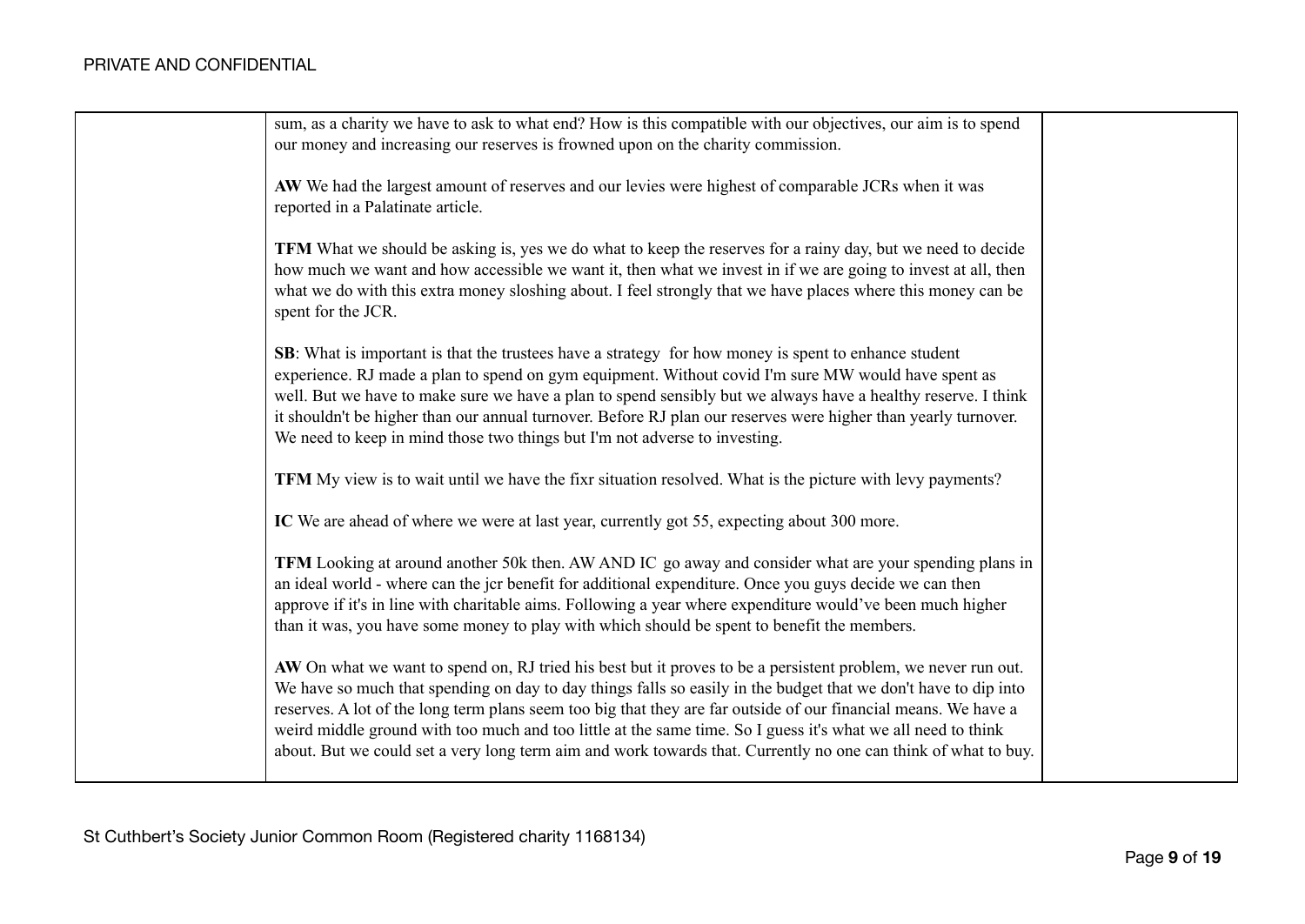| <b>TFM</b> I remember RJ saying the same, we don't want to dictate but if you want advice we have been missing a<br>sports car                                                                                                                                                                                                                                                                                                                                                                          |
|---------------------------------------------------------------------------------------------------------------------------------------------------------------------------------------------------------------------------------------------------------------------------------------------------------------------------------------------------------------------------------------------------------------------------------------------------------------------------------------------------------|
| SC Are we potentially collecting too much money? I appreciate you guys have paid your full levy and we are<br>talking about a discount but considering the palatinate article, it is something for the student body to consider.                                                                                                                                                                                                                                                                        |
| AW It's a good point but over what period of time are we reducing levies, ideally over a long time but if the<br>money pot runs dry there's the potential issue of having to potentially raise them significantly in one year.                                                                                                                                                                                                                                                                          |
| IC With levies in terms of accessibility we could do targets so people who need it get a discount instead of a<br>blanket discount.                                                                                                                                                                                                                                                                                                                                                                     |
| TFM What springs to mind is people coming to cuths who have struggled to buy university supplies,<br>$\bullet$<br>we could have a fund for those who come to uni in hardship. We have avoided it recently as I know the<br>JCR has felt uncomfortable looking into student finances. It was done before and not touched. We<br>could make frequent charity donations but then it raises the question of if we are donating to others<br>why are we paying so much. We could consider library pay rises. |
| KB Talking about grants and targeted reduced levies, there's a lot of recent research that students who need it<br>feel uncomfortable coming forward asking for hardship funds but targeted levy reductions would be good.                                                                                                                                                                                                                                                                              |
| <b>TFM</b> Are there areas of cuths life that are more accessible to some than others - i remember rowing<br>particularly being quite inaccessible due to high upfront cost. A lot to go away and think about. Is there any<br>objection to investing?                                                                                                                                                                                                                                                  |
| No objections                                                                                                                                                                                                                                                                                                                                                                                                                                                                                           |
| AW: Previous strategy was written 2018-19 by SWC but can I suggest BT takes the lead on writing a new<br>trustee strategy                                                                                                                                                                                                                                                                                                                                                                               |
| <b>SB</b> : Should be a jcr strategy that is then run by the trustees, we aren't here to write it and take lead but more to<br>just approve. Would be useful to look back and think about what went well, what missed the mark, what would                                                                                                                                                                                                                                                              |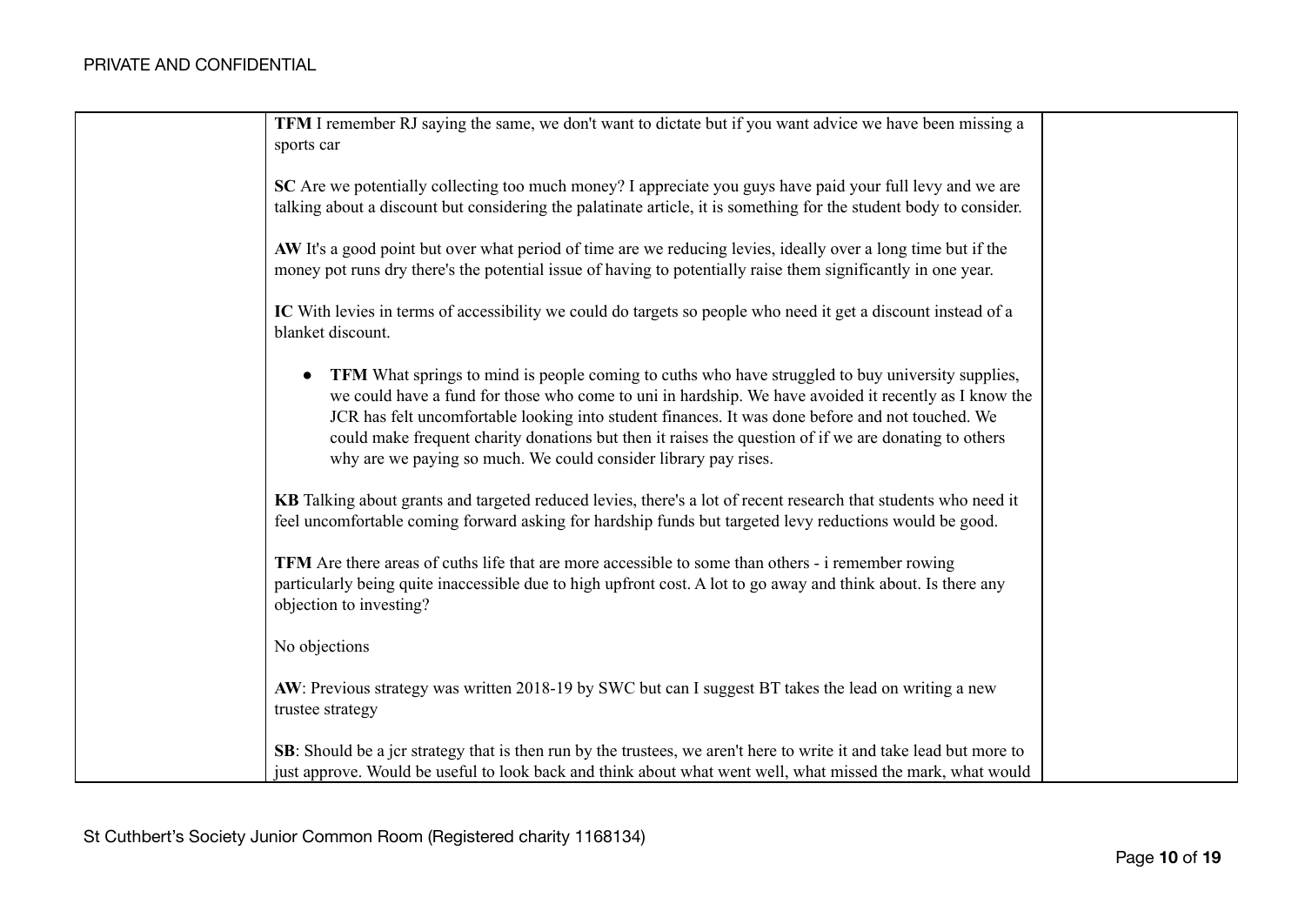|                          | be good but wasn't brought on. COuld be an annual thing but in favour of something new with inclusivity                 |  |
|--------------------------|-------------------------------------------------------------------------------------------------------------------------|--|
|                          | being a focus both financially and considering how we truly become an inclusive organisation.                           |  |
|                          |                                                                                                                         |  |
|                          | TFM Using the word strategy, it gets banged about a lot but we need to be clear what we mean by it. I'd start           |  |
|                          | with a vision - what do you want the ultimate direction of travel, inclusivity is an obvious one; creating a truly      |  |
|                          | inclusive organisation could be the overall vision and a few more things. From the vision we need to work out           |  |
|                          | how we get there and that's the strategy Things that change day to day are the tactics that achieve the strategy        |  |
|                          | but that last document did not do this. The big question is what we want cuths to look like, how do we get there        |  |
|                          | and then consider the day to day changes. We also need to consider how long we want the strategy to last as we          |  |
|                          | all have a finite time on this board. How are we going to implement and keep accountability for the strategy?           |  |
|                          |                                                                                                                         |  |
|                          | AW We have the stipulation that anything brought to the jcr get brought back every 3 years - but 3 years is not         |  |
|                          | long enough for a lot of plans but 10 years there wouldn't be any trustees or students about                            |  |
|                          |                                                                                                                         |  |
|                          | <b>TFM</b> 5 years is not bad, in 3 years you could have a jcr with drastically different views. 3 years is good as the |  |
|                          | average lifecycle of an undergrad at cuths. Nothing wrong with keeping the same vision as before but different          |  |
|                          | strategic points but I think we had 3 years so there was someone in the student body who remembered.                    |  |
|                          |                                                                                                                         |  |
| 5. Sabbatical            | AW We will cover it in the payroll discussion                                                                           |  |
| <b>Officers Salaries</b> |                                                                                                                         |  |
|                          | TFM If im not wrong this is making sure standing orders are kept up to date                                             |  |
|                          |                                                                                                                         |  |
|                          | AW Motion I have written is in the agenda but I want to check I have accurately reflected trustee views before          |  |
|                          | I take it to a jcr meeting                                                                                              |  |
|                          |                                                                                                                         |  |
|                          | <b>SB</b> We asked for the living wage - accommodation cost and this tidies that up. Other trustees have to agree as    |  |
|                          | AW you are materially affected by what is proposed and both you and IC can't vote in the jcr meeting.                   |  |
|                          |                                                                                                                         |  |
|                          | TFM Student trustees for proposer and seconder for better optics?                                                       |  |
|                          |                                                                                                                         |  |
|                          | AW The reason for this situation is RJ and EM not doing a motion and now there is such a disconnect.                    |  |
|                          |                                                                                                                         |  |
|                          | <b>BT</b> I'm happy to propose                                                                                          |  |
|                          |                                                                                                                         |  |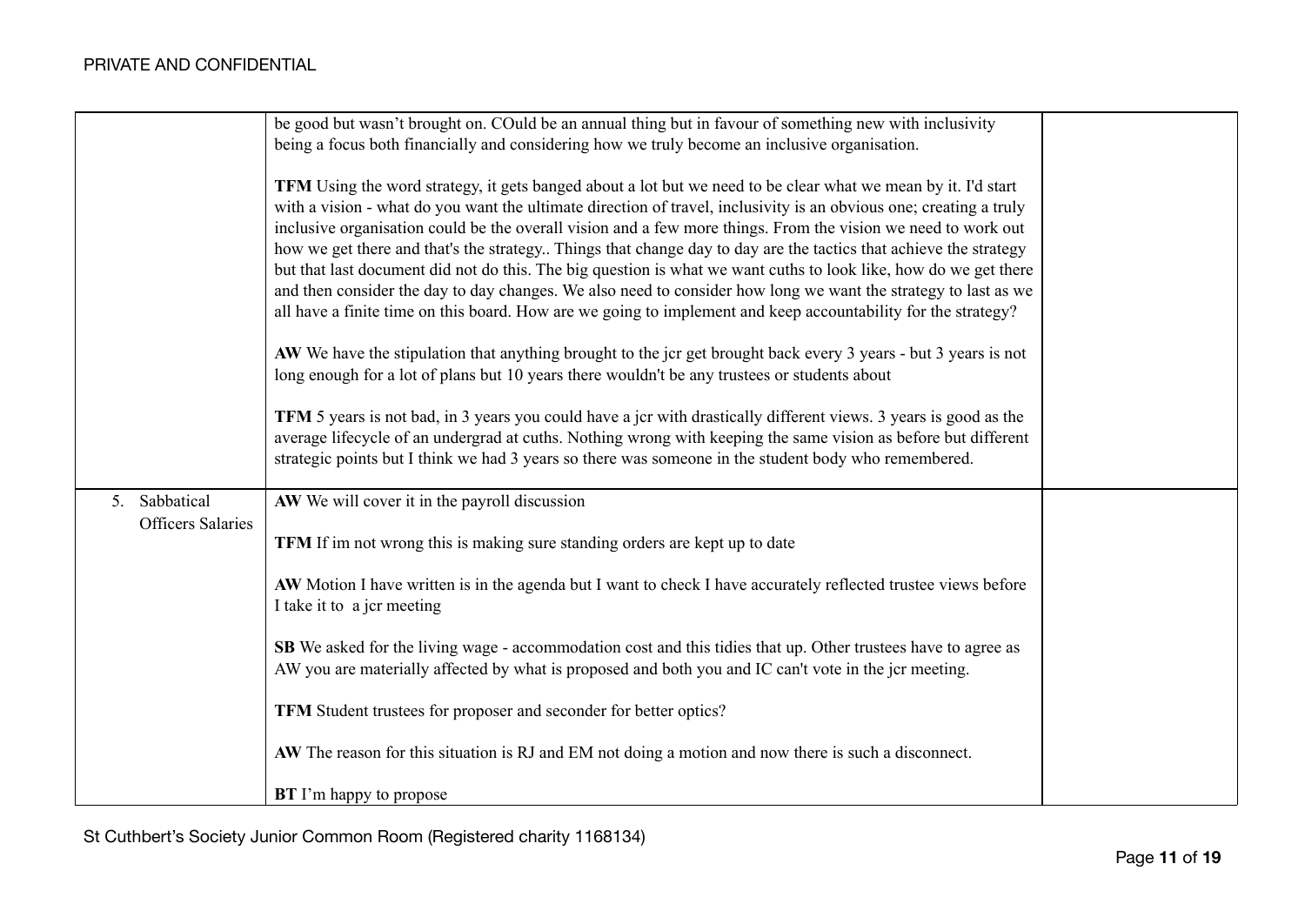|                            | <b>TFM</b> This just formalises what we have agreed, in the event we were discussing a change to your salaries in a<br>board meeting you two would need to recuse yourself but this is just formalising what we have previously<br>agreed.                                                                                                                                                                                                                                  |                                                |
|----------------------------|-----------------------------------------------------------------------------------------------------------------------------------------------------------------------------------------------------------------------------------------------------------------------------------------------------------------------------------------------------------------------------------------------------------------------------------------------------------------------------|------------------------------------------------|
| <b>Nominations Session</b> |                                                                                                                                                                                                                                                                                                                                                                                                                                                                             |                                                |
| 1. Nominations             | TFM We have updated most recent details                                                                                                                                                                                                                                                                                                                                                                                                                                     | <b>TFM: update</b><br>commission               |
| Update                     | SB Only three not all four                                                                                                                                                                                                                                                                                                                                                                                                                                                  |                                                |
|                            | <b>KB</b> Have forwarded the fourth to TFM                                                                                                                                                                                                                                                                                                                                                                                                                                  | KM, BT, AW: review<br>bylaws for trustee terms |
|                            | <b>TFM Will forward to SB</b>                                                                                                                                                                                                                                                                                                                                                                                                                                               |                                                |
|                            | <b>SB</b> You are now chair so it falls to you. Have others received emails from the commission?                                                                                                                                                                                                                                                                                                                                                                            |                                                |
|                            | KB, BT, AW Yes<br><b>TFM No</b>                                                                                                                                                                                                                                                                                                                                                                                                                                             |                                                |
|                            | SB I got an email to say you should now be contacted - I believe it may be your personal email account                                                                                                                                                                                                                                                                                                                                                                      |                                                |
|                            | <b>TFM</b> I will add the last details in the next few days. Alfie when we spoke you expressed concern of a front<br>loaded committee - 5 joining in a year. We need to make sure we are confident in our continuity, we lost quite a<br>few in a short space of time                                                                                                                                                                                                       |                                                |
|                            | AW My knowledge of trustee bylaws is not extensive enough, others have ideas but we should space out the<br>leaving of trustees to minimise damage to the board.                                                                                                                                                                                                                                                                                                            |                                                |
|                            | <b>SB</b> It's a consistent problem of knowing there are people who know how things run and continue without work<br>getting lost in succession. You can change any terms that you think would allow us to do that. You can ask<br>people to stay on longer than their term but we could seconder someone to a board if someone leaves abruptly -<br>could be finance or legal that you need support but you can second someone and change your rules to allow for<br>that. |                                                |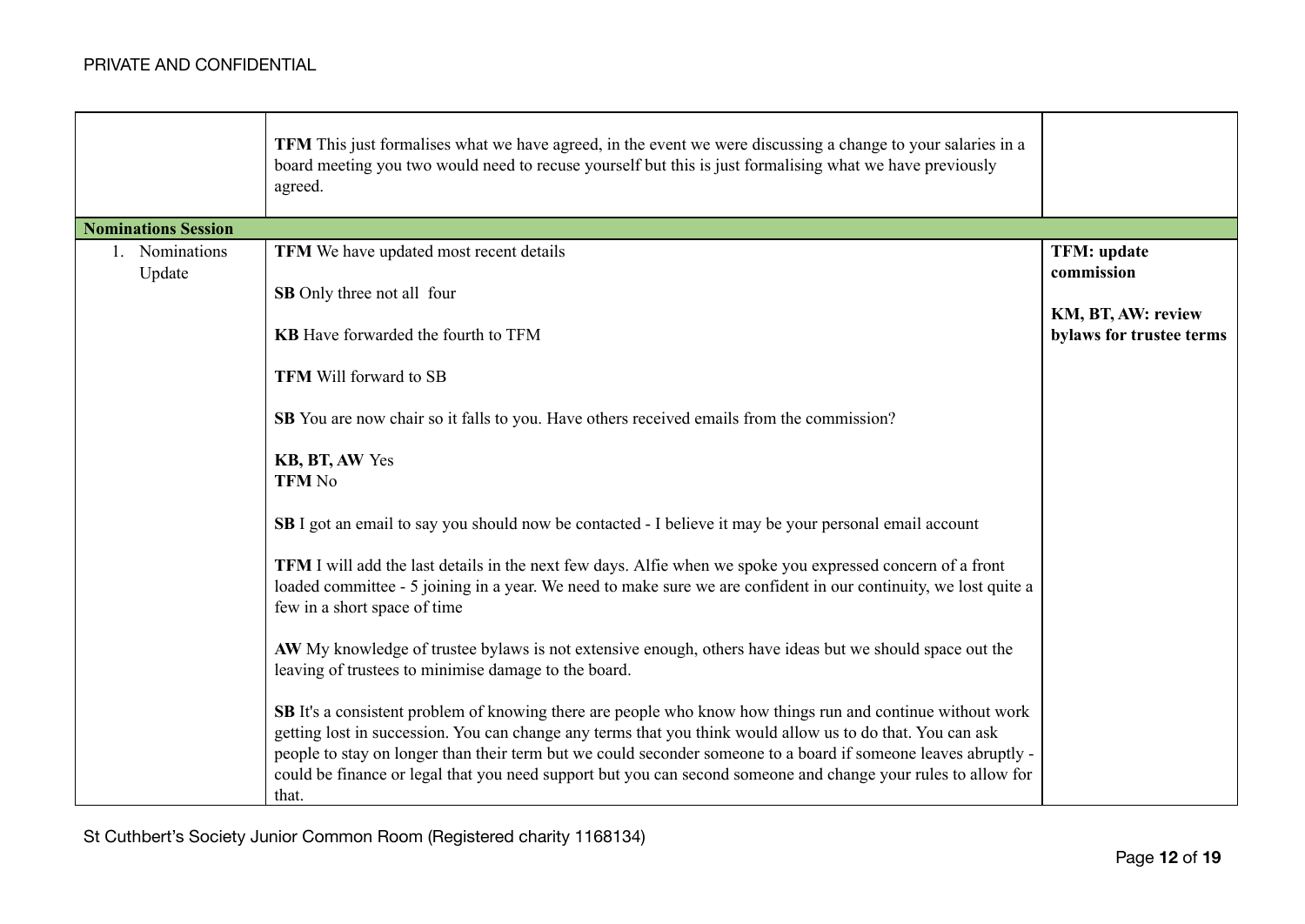|                                          | AW Hate to use strategy again but we should think about this now so we aren't left without a board.                                                                                                                                                                                                                                                                                                                                                                  |                               |
|------------------------------------------|----------------------------------------------------------------------------------------------------------------------------------------------------------------------------------------------------------------------------------------------------------------------------------------------------------------------------------------------------------------------------------------------------------------------------------------------------------------------|-------------------------------|
|                                          | SC You could do it by drawing straws but ultimately it falls to the nominations committee.                                                                                                                                                                                                                                                                                                                                                                           |                               |
|                                          | TFM We do have a fair amount of flexibility and we need to utislie that. The big problem has been leaving due<br>to personal issues and those things are difficult to account for. Assuming those who are currently will remain<br>for a full term, when we come to the end of the terms - we need to ask who would be willing to stay an extra<br>year and work it out that way. It is worth us stress testing the bylaws and making sure the flexibility is there. |                               |
|                                          | AW The bylaws are unclear for your terms as chair                                                                                                                                                                                                                                                                                                                                                                                                                    |                               |
|                                          | <b>TFM</b> Im never leaving                                                                                                                                                                                                                                                                                                                                                                                                                                          |                               |
|                                          | AW Do we have an agreement now                                                                                                                                                                                                                                                                                                                                                                                                                                       |                               |
|                                          | SC Could change, it says one year currently                                                                                                                                                                                                                                                                                                                                                                                                                          |                               |
|                                          | <b>TFM</b> KM you know a lot about this, with BT and AW look into them and bring it to the next meeting and then<br>we vote - not comfortable saying now how long.                                                                                                                                                                                                                                                                                                   |                               |
|                                          | SB When we update we will need to update the commission.                                                                                                                                                                                                                                                                                                                                                                                                             |                               |
| On-boarding of<br>2.<br>student trustees | TFM Who have we lost and who do we need to replace?                                                                                                                                                                                                                                                                                                                                                                                                                  | SC: send out yearly<br>invite |
| to committees                            | <b>BT</b> All the previous student trustees                                                                                                                                                                                                                                                                                                                                                                                                                          |                               |
|                                          | TFM Do we know who was on what committee previously?                                                                                                                                                                                                                                                                                                                                                                                                                 |                               |
|                                          | KM Nominations committee was previously myself, SP, SWC, and SB. Legal was SWC, JP, SB, and GH.<br>Finance and compliance was myself, TFM, SR and MW was invited. Communities committee has all student<br>trustees on it. Ideally you want two student trustees on each committee I think.                                                                                                                                                                          |                               |
|                                          | <b>TFM</b> I propose KB as nominations chair and myself, BT, and AW as members.                                                                                                                                                                                                                                                                                                                                                                                      |                               |

St Cuthbert's Society Junior Common Room (Registered charity 1168134)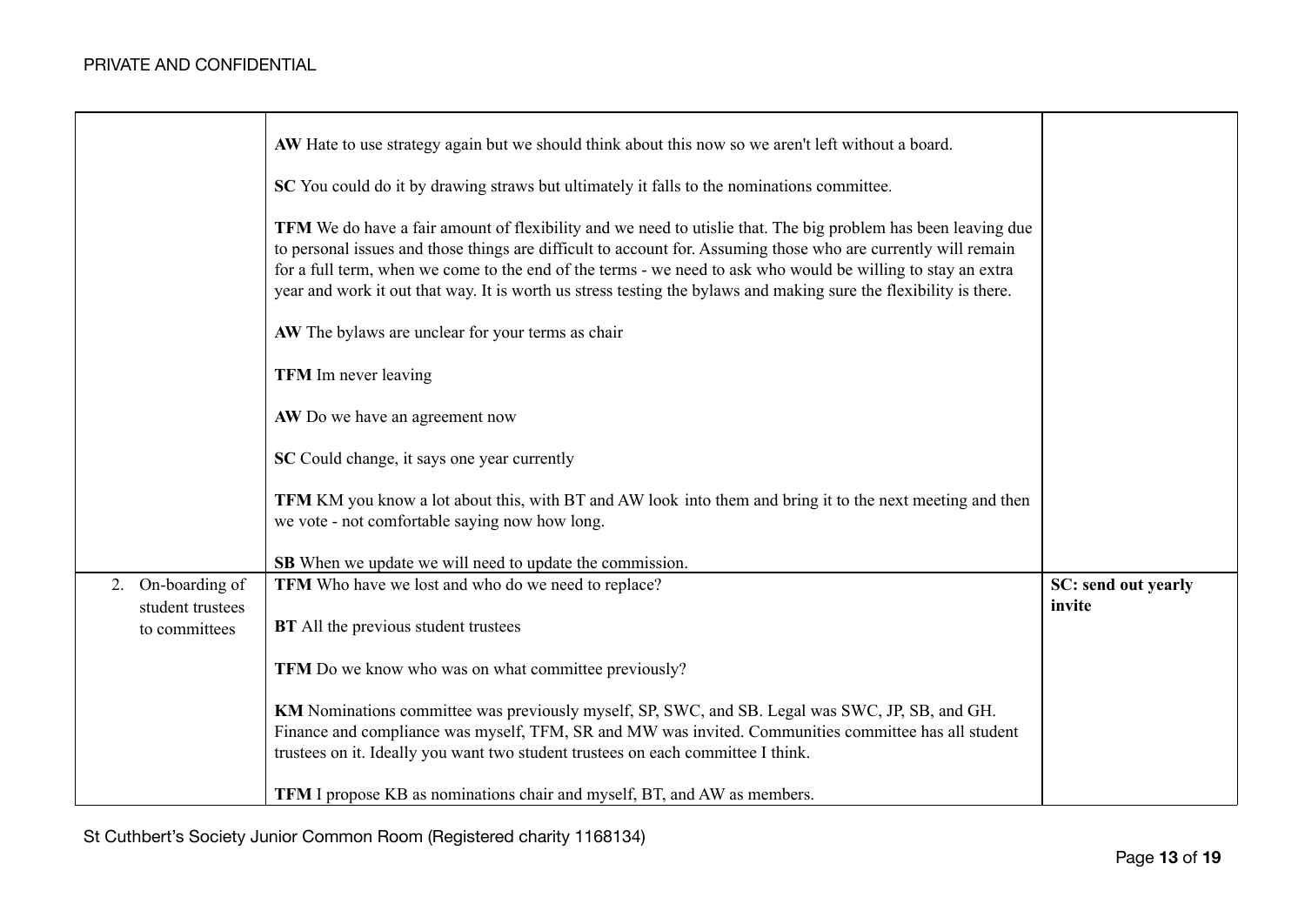|                           | Approved<br><b>TFM</b> I propose BT and NT to join the legal committee.<br>Approved<br>TFM I propose KB to join the finance and compliance committee and myself as interim chair.<br>Approved<br>TFM I propose KB, BT, NT, and AW to join the communities committee.<br>Approved<br>TFM AW you can join any meetings but voting in legal and finance would be inappropriate. These committees<br>can change through the year.<br>CM Is the plan for each committee to meet twice per term<br>TFM Depends on the committee, makes sense for communities to meet regularly but it's not formally<br>mandated I believe.<br>SC Communities committee is mandating itself to meet twice a term. Think in the bylaws it says once a term.<br>Will send out yearly invites. |  |
|---------------------------|-----------------------------------------------------------------------------------------------------------------------------------------------------------------------------------------------------------------------------------------------------------------------------------------------------------------------------------------------------------------------------------------------------------------------------------------------------------------------------------------------------------------------------------------------------------------------------------------------------------------------------------------------------------------------------------------------------------------------------------------------------------------------|--|
|                           |                                                                                                                                                                                                                                                                                                                                                                                                                                                                                                                                                                                                                                                                                                                                                                       |  |
| <b>Legal Session</b>      |                                                                                                                                                                                                                                                                                                                                                                                                                                                                                                                                                                                                                                                                                                                                                                       |  |
| 1. Legal Update           | AW SLA is not in the position to be reviewed. Will need a legal committee meeting in the next month                                                                                                                                                                                                                                                                                                                                                                                                                                                                                                                                                                                                                                                                   |  |
| <b>Governance Session</b> |                                                                                                                                                                                                                                                                                                                                                                                                                                                                                                                                                                                                                                                                                                                                                                       |  |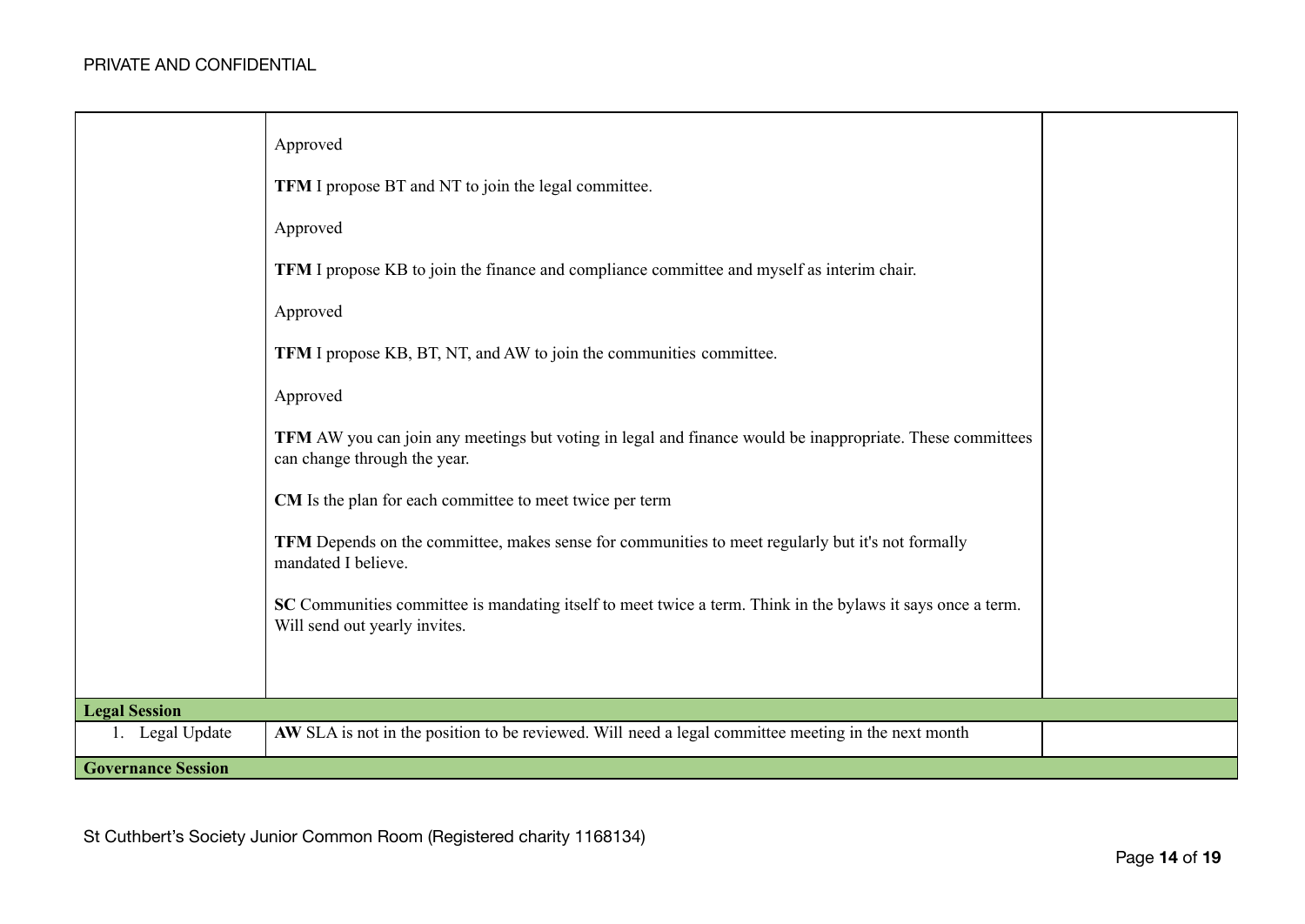| Governance<br>Update                  | AW Nothing other than SLA, will circulate most recent version                                                                                                                                                                                                                                                                                                                   | <b>AW: circulate most</b><br>recent sla                 |
|---------------------------------------|---------------------------------------------------------------------------------------------------------------------------------------------------------------------------------------------------------------------------------------------------------------------------------------------------------------------------------------------------------------------------------|---------------------------------------------------------|
| 2. Annual Report                      |                                                                                                                                                                                                                                                                                                                                                                                 |                                                         |
| 3. Membership<br>Update               | As previously discussed                                                                                                                                                                                                                                                                                                                                                         |                                                         |
| 4. Update on<br>Charity<br>Commission | As previously discussed                                                                                                                                                                                                                                                                                                                                                         |                                                         |
| <b>Strategy Session</b>               |                                                                                                                                                                                                                                                                                                                                                                                 |                                                         |
| 1. BCP Strategy                       | AW Current document is workable but not fit for purpose, more broad. Priorities in the plan are not right, we<br>need to make sure we can function in the event we have lost all our files or something like that rather than so<br>welfare focused. We need to distinguish between critical and core functions, governance and finance are                                     | CM, AW: go back over<br>bcp                             |
|                                       | critical. Not sure the core functions are relevant in the plan at all. Would like to do re write from bottom up                                                                                                                                                                                                                                                                 | AW, IC: look into google<br>password                    |
|                                       | TFM All charities require a continuity plan that has to follow a structure but part is waffles. Part is potentially<br>my waffle. We need to strip back to what is critical vc core and then go from there. BCP is what happens if we<br>don't have welfare then what happens, no welfare or who takes the reins - can't plan for every eventuality but<br>as many as possible. | AW: look into<br>handovers - a regular<br>update system |
|                                       | AW This plan relies on the fact me and IC are doing our jobs, if something happened to ICtomorrow I don't<br>know what I'd do. I couldn't get into the accounts or know anything of what IC does and we would be screwed.<br>We need plans for eventualities in case of these type things, more specifics and situations.                                                       |                                                         |
|                                       | CM With handover notes, they should be more processes based and less situational - are the handover notes<br>comprehensive enough?                                                                                                                                                                                                                                              |                                                         |
|                                       | TFM Maybe a handbook for your roles so then the next one president and fco will have something really quite<br>comprehensive explaining processes                                                                                                                                                                                                                               |                                                         |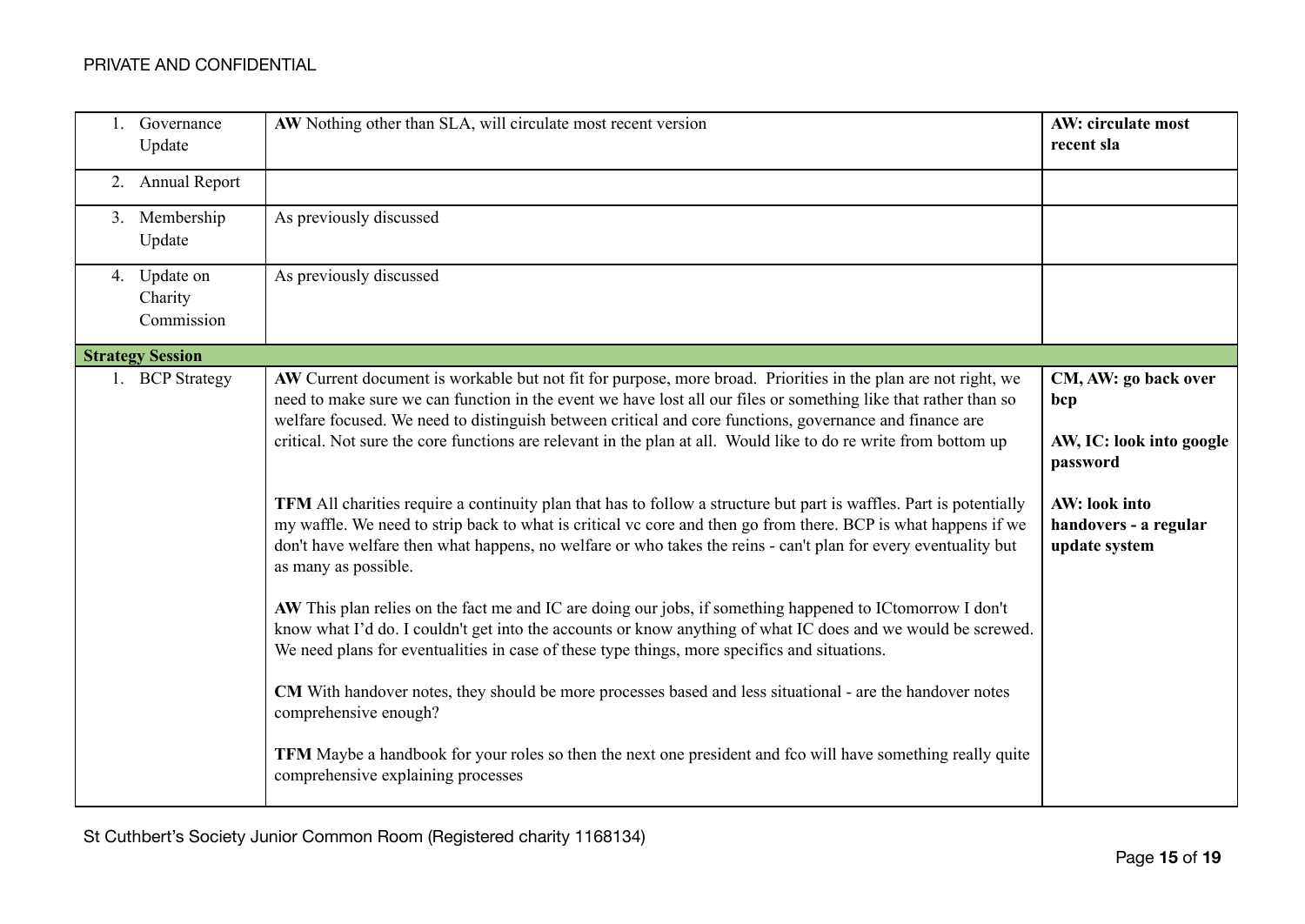|                                               | AW current handover notes are like that for my role                                                                                                                                                                                                                                                                                                                                                                                                                                                                                                                                                                                                                                                                                                                                                                                                                    |                                     |
|-----------------------------------------------|------------------------------------------------------------------------------------------------------------------------------------------------------------------------------------------------------------------------------------------------------------------------------------------------------------------------------------------------------------------------------------------------------------------------------------------------------------------------------------------------------------------------------------------------------------------------------------------------------------------------------------------------------------------------------------------------------------------------------------------------------------------------------------------------------------------------------------------------------------------------|-------------------------------------|
|                                               | IC A lot more of the functional stuff could be explained in the handover, knowing what tax codes, the specific<br>finance and accounting stuff could be better covered.                                                                                                                                                                                                                                                                                                                                                                                                                                                                                                                                                                                                                                                                                                |                                     |
|                                               | SC I think you build up a bank of handover notes from previous years, don't know if each time its a completely<br>new doc, but it looks like you have the materials to build a handbook though.                                                                                                                                                                                                                                                                                                                                                                                                                                                                                                                                                                                                                                                                        |                                     |
|                                               | AW The one I got was from EM with SWC annotations and add-ins. We could keep a user and password<br>account to keep all these things in case of an eventuality.                                                                                                                                                                                                                                                                                                                                                                                                                                                                                                                                                                                                                                                                                                        |                                     |
|                                               | KB Google password can be used for this<br>CM For the handovers it could be an ongoing action to update them through the year                                                                                                                                                                                                                                                                                                                                                                                                                                                                                                                                                                                                                                                                                                                                          |                                     |
|                                               | AW Back to BCP I would like to overhaul and then link other documents that go along with this that are more<br>situational                                                                                                                                                                                                                                                                                                                                                                                                                                                                                                                                                                                                                                                                                                                                             |                                     |
|                                               |                                                                                                                                                                                                                                                                                                                                                                                                                                                                                                                                                                                                                                                                                                                                                                                                                                                                        |                                     |
| <b>Review Session</b>                         |                                                                                                                                                                                                                                                                                                                                                                                                                                                                                                                                                                                                                                                                                                                                                                                                                                                                        |                                     |
| President & FCO<br>contracts for<br>next year | TFM This has been done contracts are all signed                                                                                                                                                                                                                                                                                                                                                                                                                                                                                                                                                                                                                                                                                                                                                                                                                        | BT: put on agenda for<br>march      |
| Constitution<br>2.<br>Review                  | SC BT and I have overseen it as part of policy review and I will take responsibility for sending the next ones<br>that need to be reviewed. May just be the constitution and bylaws that have been reviewed. All it involved was<br>changing some gender specific language, besides from that all fine. In the bylaws there were a few about tying<br>reference where bylaws linked to constitutions, a formatting issue, communities committee meeting and<br>change of wording for nominations from mandating even gender balance to over all diversity, how vice chair<br>and chair get nominated; changed so it reflects the current situation and so vice chair is in durham.<br>TFM Any changes to the constitution needs to be approved by jcr?<br>SC no as trustee board if we vote that accounts for the constitutional vote needed but update the commission | <b>SC:</b> send out<br>constitution |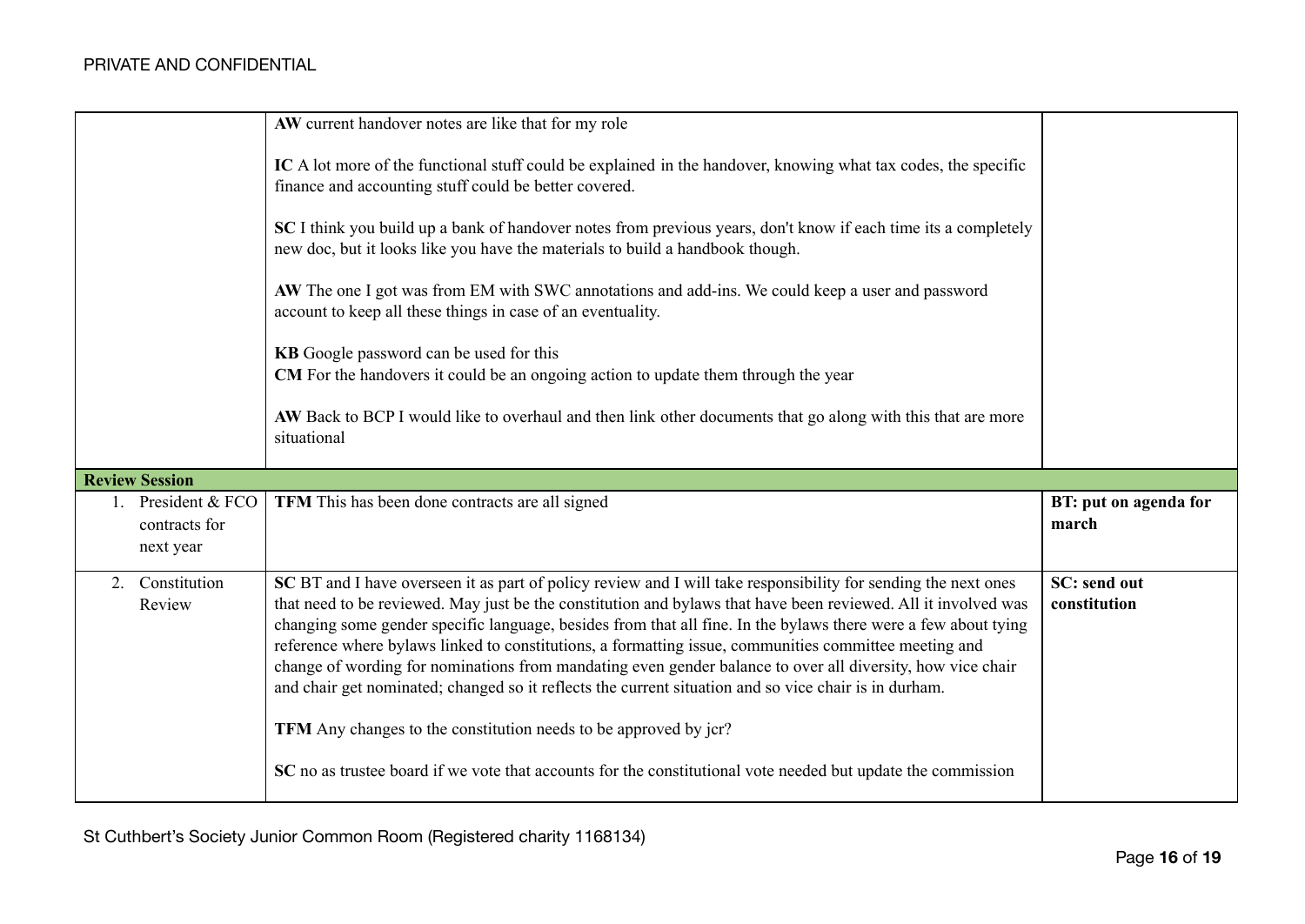| 3. Charity Bylaws    | Covered above                                                                                                   |                                 |
|----------------------|-----------------------------------------------------------------------------------------------------------------|---------------------------------|
| Review               |                                                                                                                 |                                 |
| 4. Policy Review:    | SC The volunteer management I looked at last year, TFM looked at two last year. Code of behaviour was           | SC: write bribery policy        |
| a. Volunteer         | looked at by SWC and I. Bribery just has a cover sheet and I will write this policy                             |                                 |
| Management           |                                                                                                                 |                                 |
| b. Complaints        |                                                                                                                 |                                 |
| c. Paying Staff      |                                                                                                                 |                                 |
| d. Bribery           |                                                                                                                 |                                 |
| e. Code of Behaviour |                                                                                                                 |                                 |
| 5. Social Media      | TFM We made the commitment that we would also have diversity and inclusion training - any findings?             | <b>KB</b> : review social media |
| Training             |                                                                                                                 | policy within the month         |
|                      | IC no findings within the university and i was a bit overwhelmed last meeting                                   |                                 |
|                      |                                                                                                                 | SC, KB: look into               |
|                      | TFM I think this fits in the mandate of the community committee and on ICalone is unfair. I think we need to    | diversity and inclusion         |
|                      | do this fairly early given term is starting soon                                                                | SC, AW: discuss                 |
|                      | IC In regards to social media training we think a more robust social media policy would be better               | unconscious bias                |
|                      |                                                                                                                 | training                        |
|                      | AW Looking at social media training it is not really what we think you had in mind at the last meeting, it's    |                                 |
|                      | more important to improve the policy                                                                            |                                 |
|                      |                                                                                                                 |                                 |
|                      | TFM Lets review the policy and make anyone who uses the social media sign the policy and then we will do        |                                 |
|                      | the diversity and inclusion training                                                                            |                                 |
|                      |                                                                                                                 |                                 |
|                      | <b>KB</b> I am happy to help out with this                                                                      |                                 |
|                      |                                                                                                                 |                                 |
|                      | AW The sooner the better as I want to make specific reference to policies in code of conduct to sports and socs |                                 |
|                      | when they sign it and then there can be no argument                                                             |                                 |
|                      | TFM Assume you still have induction and make it clear by signing they will read the policy docs and are         |                                 |
|                      | formally bound by them.                                                                                         |                                 |
|                      |                                                                                                                 |                                 |